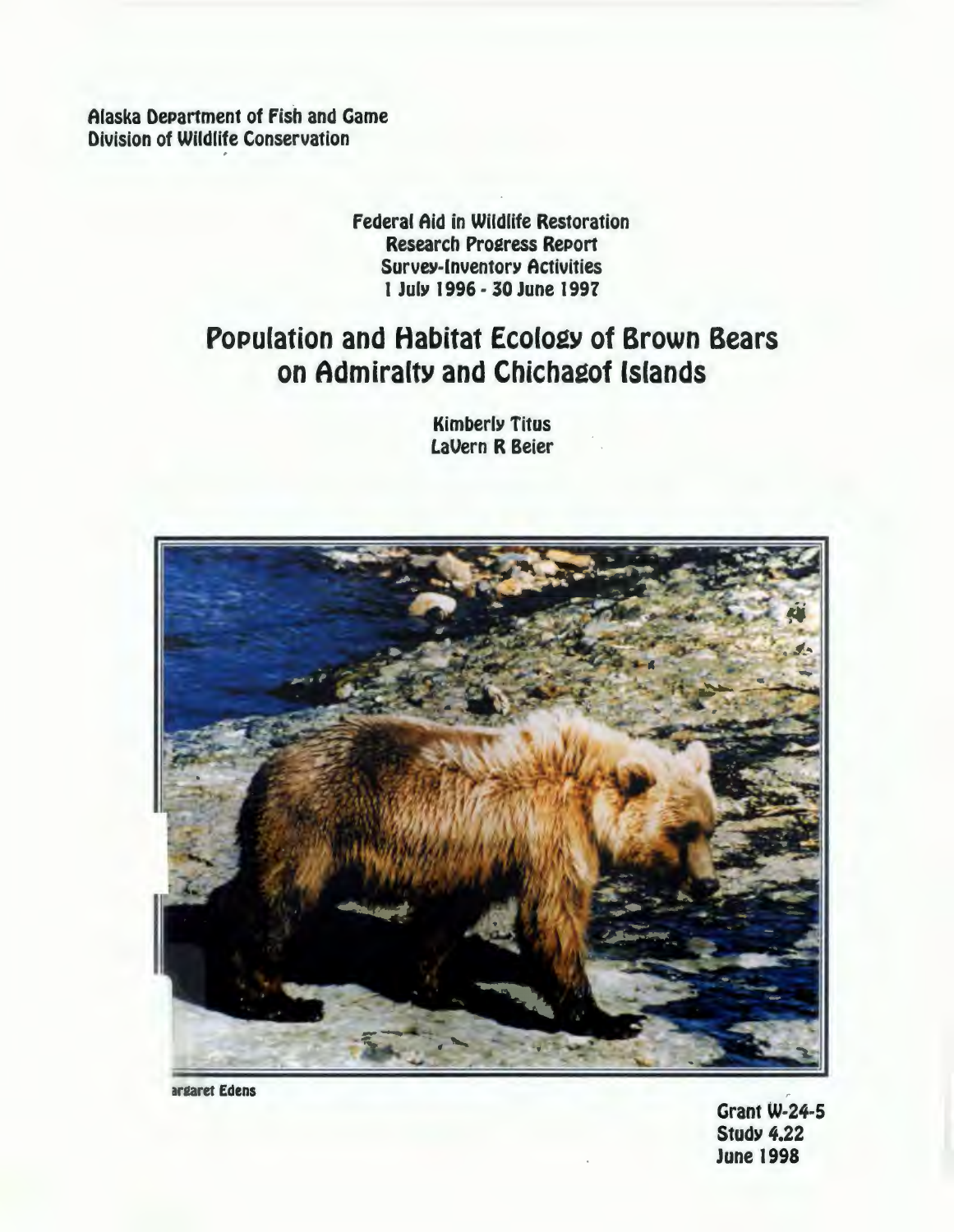#### STATE OF ALASKA Tony Knowles, Governor

#### DEPARTMENT OF FISH AND GAME Frank Rue, Commissioner

#### DIVISION OF WILDLIFE CONSERVATION Wayne L. Regelin, Director

Persons intending to cite this material should receive permission from the author(s) and/or the Alaska Department of Fish and Game. Because most reports deal with preliminary results of continuing studies, conclusions are tentative and should be identified as such. Please give authors credit.

Free copies of this report and other Division of Wildlife Conservation publications are available to the public. Please direct requests to our publications specialist:

> Mary Hicks Publications Specialist ADF&G, Wildlife Conservation P.O. Box 25526 Juneau, AK 99802 (907) 465·4190

The Alaska Department of Fish and Game administers all programs and activities free from discrimination on the bases of race, color, national origin, age, sex, religion, marital status, pregnancy, parenthood, or disability. The department administers all programs and activities in compliance with Title VI of the Civil Rights Act of 1964, Section 504 of the Rehabilitation Act of 1973, Title II of the Americans with Disabilities Act of 1990, the Age Discrimination Act of 1975, and Title IX of the Education Amendments of 1972.

If you believe you have been discriminated against in any program, activity, or facility, or if you desire further information please write to ADF&G, P.O. Box 25526, Juneau, AK 99802·5526; U.S. Fish and Wildlife Service, 4040 N. Fairfield Drive, Suite 300, Arlington, VA 22203 or O.E.O., U.S. Department of the Interior, Washington DC 20240.

For information on alternative formats for this and other department publications, please contact the department ADA Coordinator at (voice) 907· 465·4120, (TDD) 907·465-3646, or (FAX) 907-465-2440.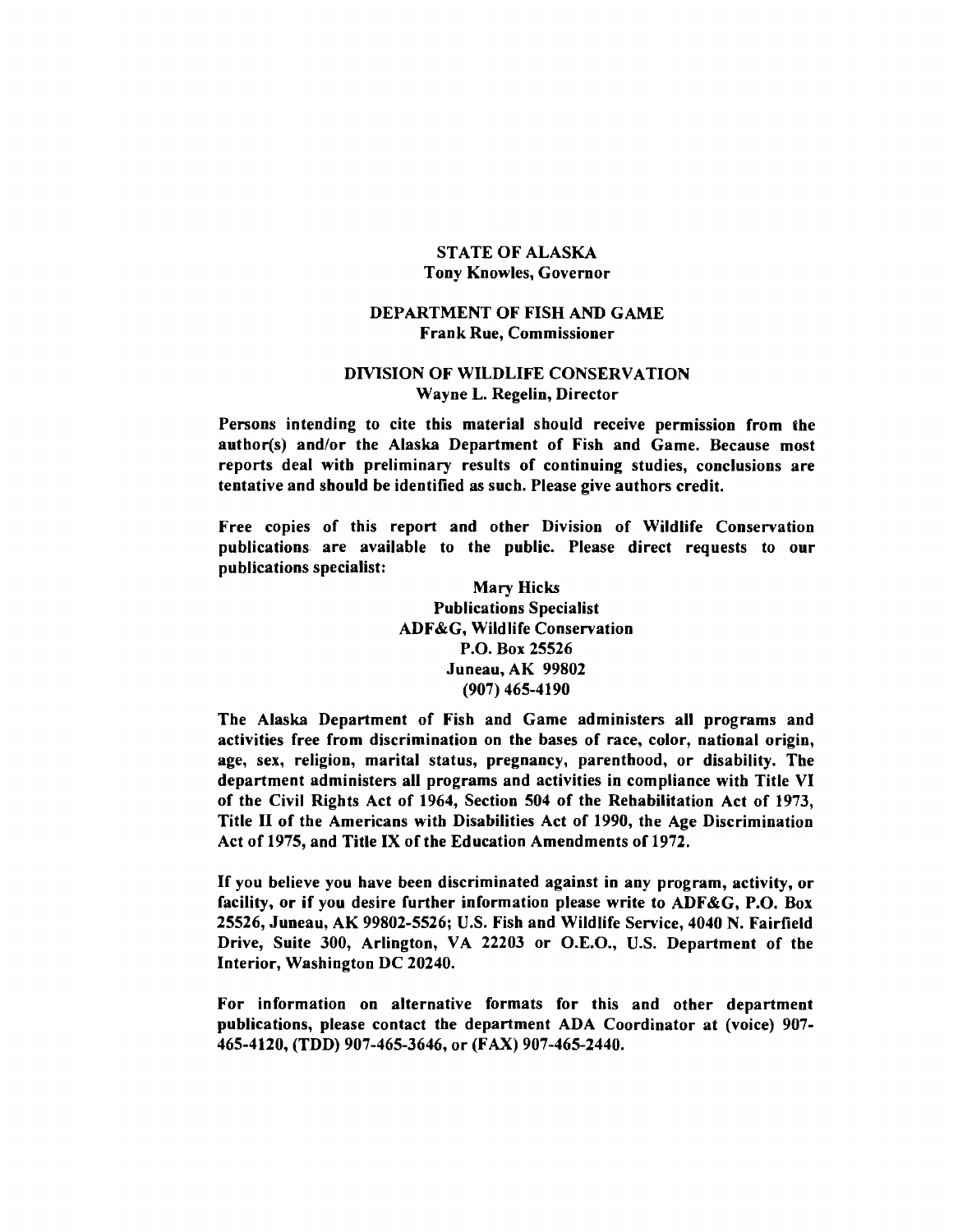## RESEARCH PROGRESS REPORT

STATE: Alaska STUDY: 4.22

- GRANT: W-24-5
- TITLE: Population and Habitat Ecology of Brown Bears on Admiralty and Chichagof Islands
- COOPERATORS: USDA Forest Service Regional Office Juneau; USDA Forest Service Chatham Area Supervisor's Office - Sitka; USDA Forest Service Hoonah Ranger District.
- AUTHORS: Kimberly Titus and LaVern R. Beier
- **PERIOD:** 1 July 1996-30 June 1997

## **SUMMARY**

Brown bears *(Ursus arctos)* are in high densities on Admiralty, Baranof, and Chichagof islands of Southeast Alaska, and they are also in varying densities on mainland areas. We 0 studied brown bear use of riparian habitats where spawning salmon ( *Oncorhyncus spp.)*  provide an important seasonal food for brown bears leading to bear concentrations in nearby forests. Our  $1100 \text{ km}^2$  Chichagof Island study area was within the Tongass National Forest, and it contained >25 salmon spawning streams. The Tongass National Forest has a history of forest management issues; revising the Tongass Land Management Plan has taken  $>10$  years. We found that 62.9% of 2069 aerial radiotelemetry relocations from Ill radiocollared brown bears were in riparian habitats during the month of August. A panel of brown bear experts was convened as part of the science assessment during the revision of the Tongass plan. These scientists evaluated a portion of our radiotelemetry data in their risk assessment, and they recommended stream buffers of at least 500 feet where brown bears eat spawning salmon. We determined the proportion of relocations that were within 2 types of administrative buffers in the new Tongass forest plan. Twenty-four percent of August brown bear relocations were within the riparian standard and guideline buffer. This buffer was primarily designed to protect salmon habitat and maintain water quality. We also determined that 39% of the August brown bear relocations were within a 500-ft no-cut buffer if it was applied to all streams that had spawning salmon on the study area. The lower level of protection of bear relocations afforded by the riparian standard and guideline buffers was because they are usually <500 ft wide. The use of expert panels and scientific research findings in the revision of the Tongass forest plan was instrumental in assisting decision-makers with the information they needed to change historic land allocations and provide more habitat conservation for species such as the brown bear. The panel of brown bear experts recommended that a 500-ft no-cut forest buffer be placed on all salmon spawning streams used by brown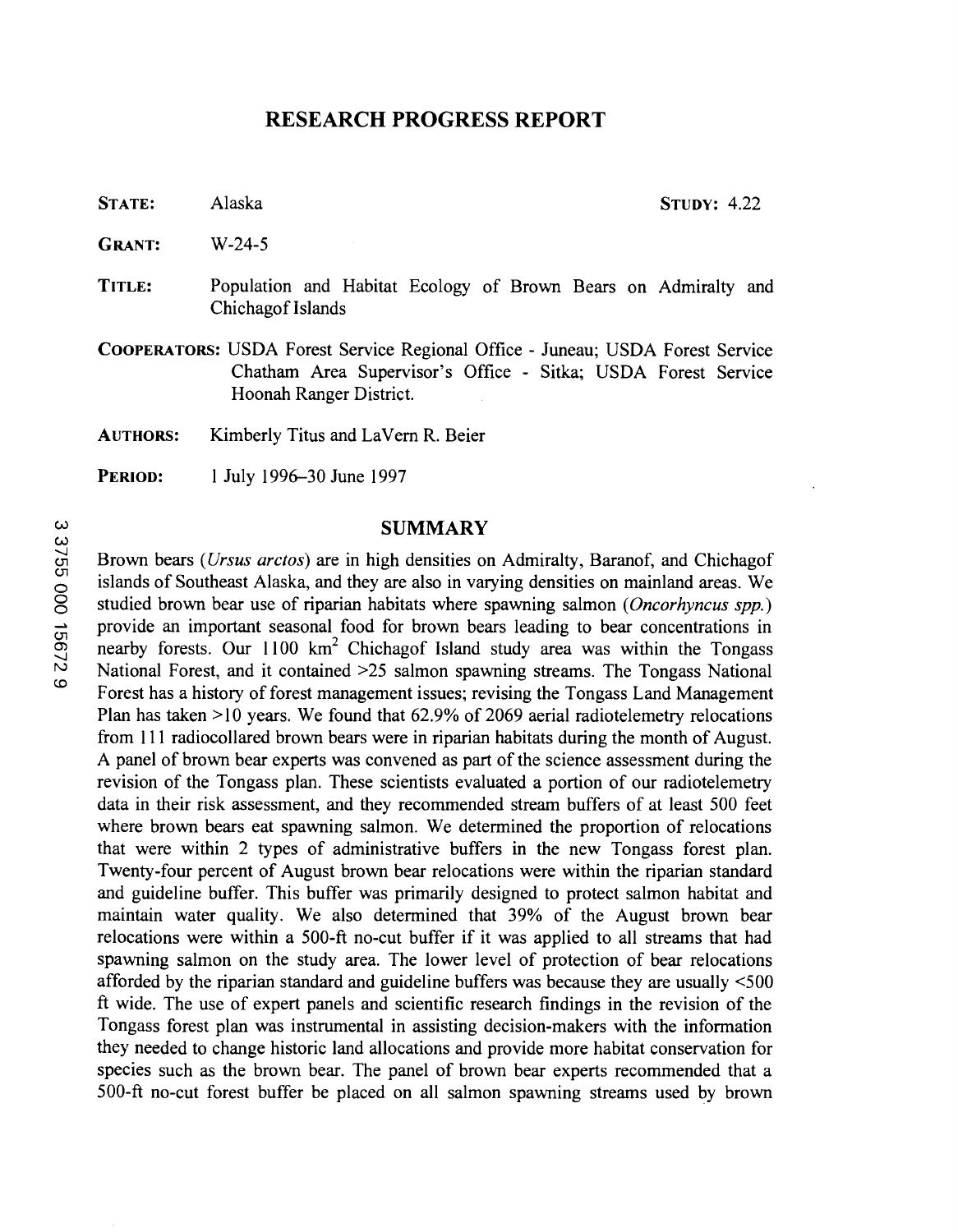bears. The final forest plan weakened this recommendation, and its implementation will be subject to future interpretation. Yet, compared with previous forest planning efforts that had little protection of riparian habitats and none specifically for brown bears, this conclusion was an important measure for brown bear conservation.

**Key Words:** Alaska, brown bear, forest management, *Oncorhynchus,* salmon, Tongass National Forest, *Ursus arctos.* 

 $\ddot{\phantom{a}}$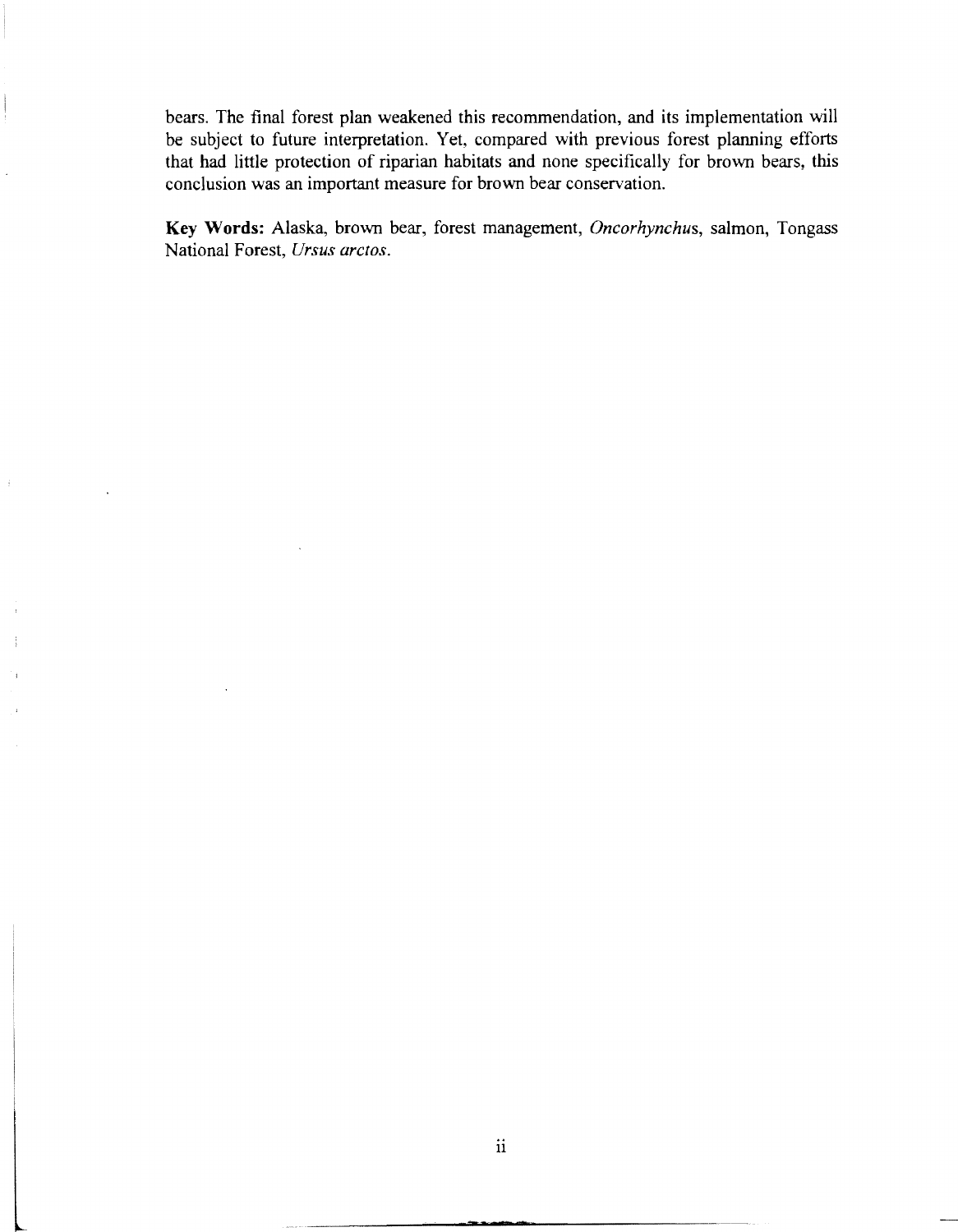# **CONTENTS**

# **INTRODUCTION**

Wildlife biologists interested in providing useful information for resource management decision-makers often find the link between science-based information and land allocation decisions to be a complex combination of political, regulatory, and conservation issues. Debates about the management of natural resources, especially in pristine ecosystems, have intensified in recent years. Many natural resource agencies are now striving to integrate research and management to assist with problems of uncertainty in ecosystem management decisions and to minimize future controversy with objective information (e.g., Thomas 1996, Christensen et al. 1996). The Tongass National Forest (Tongass) covers most of Southeast Alaska, and its management has been the source of significant debate. Much of the debate has focused on determining how much old-growth coniferous forest should be set aside to maintain habitats for viable wildlife populations and anadromous fish habitats versus allocation for timber harvest. Completion of the Land and Resource Management Plan (TLMP; USDA Forest Service 1997) for the Tongass National Forest in 1997 was the culmination of >10 years of planning. As part of this planning effort, scientists were involved in analyzing and synthesizing new information in a value neutral manner; this information was then provided to TLMP decision-makers (Everest et al. 1997). Most of the wildlife information was subject to peer review. For some species such as the brown bear, assessment panels were convened, and experts evaluated the risk of draft forest plan alternatives (Swanston et al. 1997).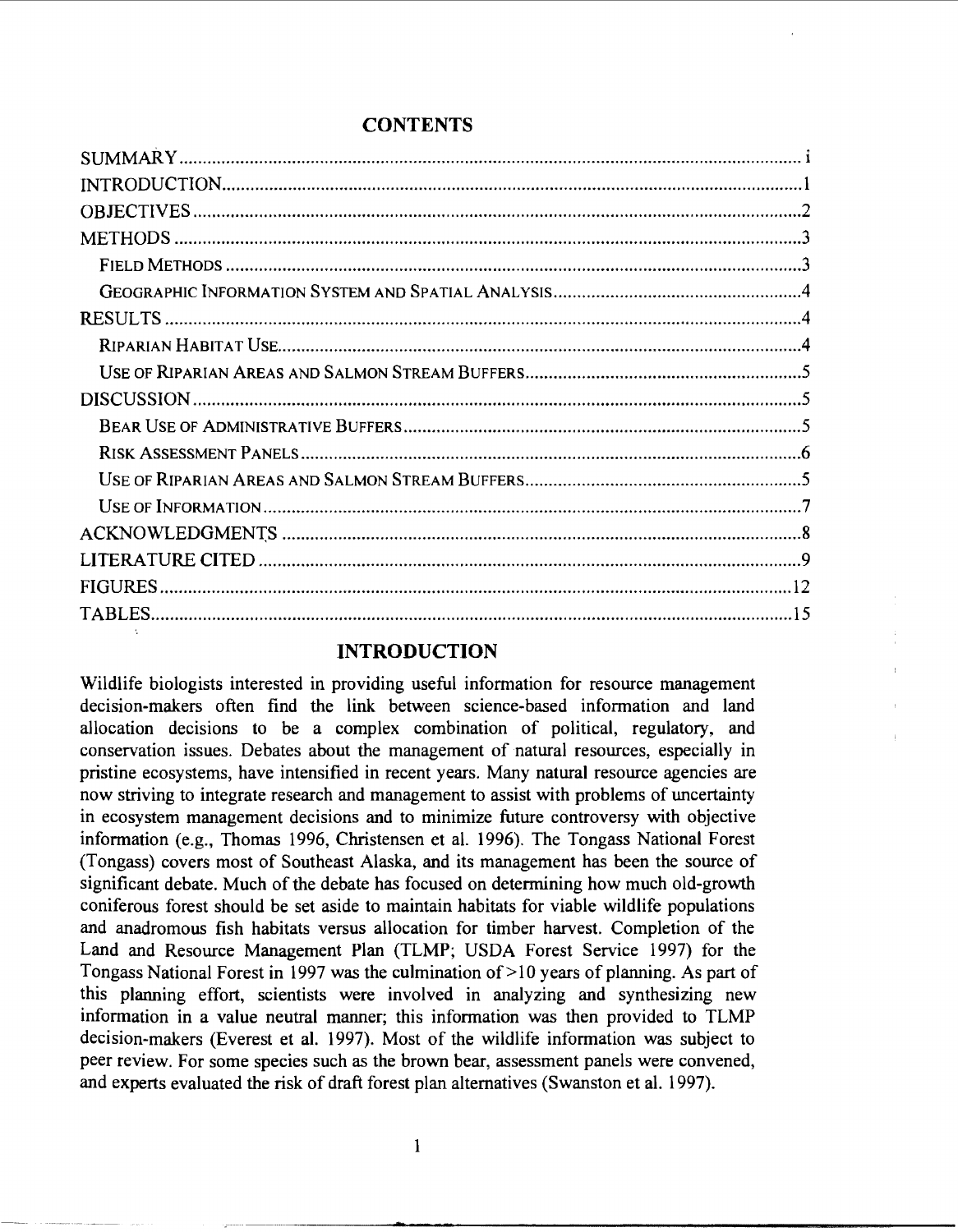Conservation of brown bears on the Tongass has received considerable attention over the past decade. This is because brown bears I) are in very high densities in some portions of the Tongass (Schoen and Beier 1990; Titus and Beier 1993), 2) have high public interest for viewing and hunting (Titus et al. 1994), 3) have economic value (McCollum et al. 1996), and 4) are subject to conservation concerns associated with development activities (McLellan 1990). It is well recognized that pacific salmon are an important component in the annual cycle of coastal Alaskan and British Columbia brown bears (Hamilton and Bunnell 1987, Barnes 1989, Schoen and Beier 1990). Schoen and others believe that maintaining high brown bear densities may be linked to the conservation of forested riparian habitats (1994). The maintenance of forested buffers along anadromous fish streams is also recognized as important for the long-term health of salmon stocks (AFHA 1995). As the Tongass forest plan was being developed, we provided information to the science team and decision-makers about our research findings regarding brown bear use of salmon-spawning habitats and associated riparian areas. We report on brown bear use of riparian habitats and how well the preliminary scientific findings and subsequent land allocation decisions fit these data relative to the conservation of riparian habitats. Generally our goals are to demonstrate, using radiotelemetry, brown bear seasonal use of riparian forest areas, review the science component of the Tongass planning process, describe the riparian protection measures in the final plan, and determine the amount of protection afforded with our data.

## **OBJECTIVES**

The scope of our project remained similar to that of the previous reporting period (Titus and Beier 1994). The main emphasis was to evaluate short- and long-term changes in brown bear populations as influenced by human-induced changes to their habitat and demography. Objectives include:

- 1. Evaluate long-term changes in the home ranges and centers of activity of selected brown bears in the vicinity of Greens Creek, Admiralty Island.
- 2. Evaluate the degree of site tenacity by female brown bears and their offspring to developed areas of Greens Creek.
- 3. Determine the extent to which brown bears exhibit short-term changes in home ranges or centers of activity as a result of logging activity on northeast Chichagof Island.
- 4. Determine seasonal and annual home ranges of selected brown bears, particularly in areas where data can be acquired both before and after road building and intensive logging activities.
- 5. Evaluate the interagency brown bear habitat capability model with independent data from northeast Chichagof Island.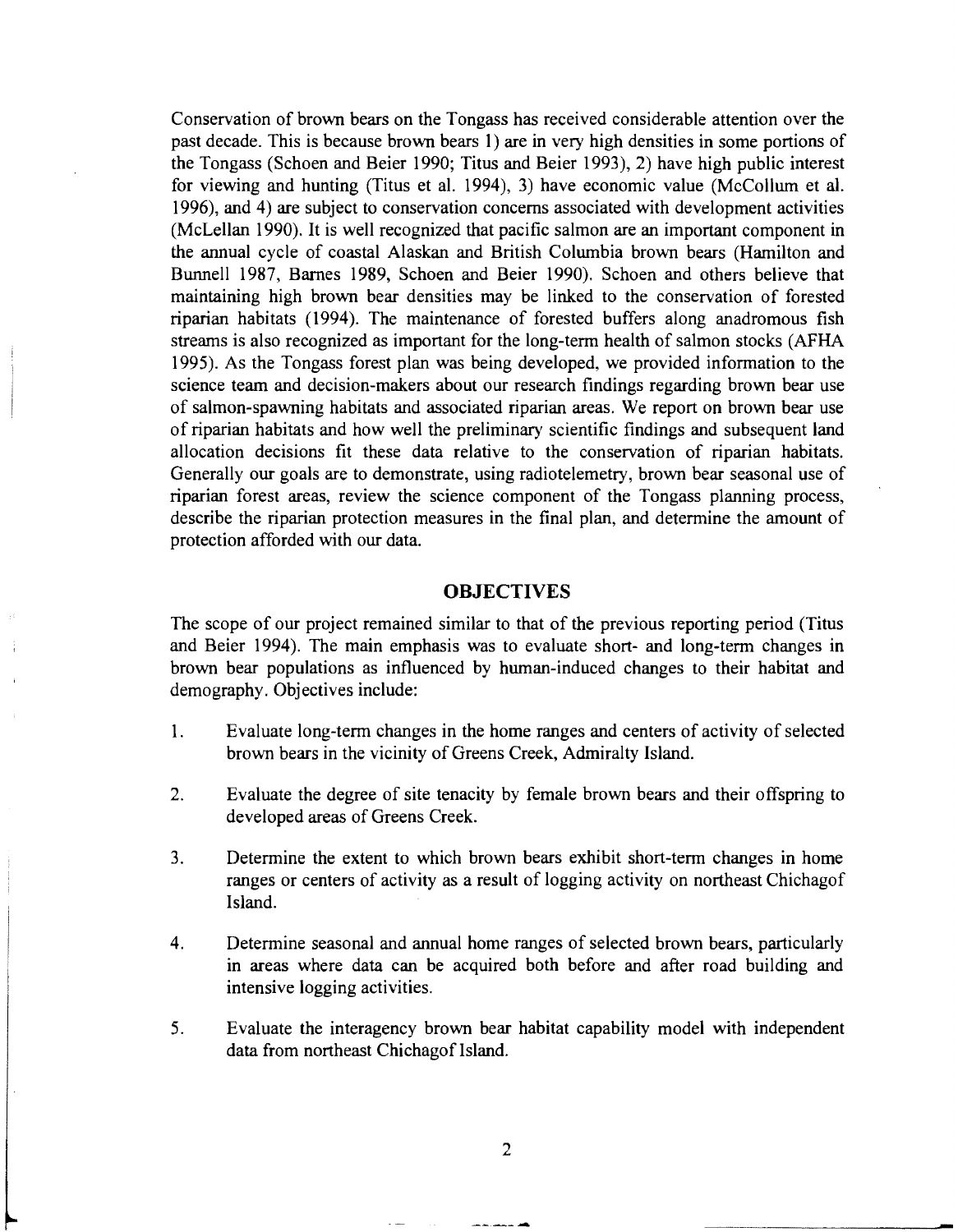- 6. Estimate annual survival and reproduction rates for brown bears on northeast Chichagof Island.
- 7. Determine the degree of population isolation of brown bears on northeast Chichagof Island.
- 8. Estimate the types of brown bear mortality on northeast Chichagof Island.
- 9. Use population projection models for evaluating the future status of brown bears on northeast Chichagof Island given differing demographic parameters.
- 10. Assess the seasonal distribution and habitat use patterns of brown bears on northeast Chichagof Island.
- 11. Determine the assocation between logging, logging camps, and associated development, and attributes of annual brown bear harvest in Southeast Alaska.
- 12. Develop management guidelines for intensive land development within Southeast Alaska brown bear range.

During this reporting period we focused on an analysis of brown bear radiotelemetry data to assist in the preparation of the Tongass Land Management Plan. Brown bear use of forested areas is of interest to land managers to ensure that viable and well-distributed populations remain across the Tongass National Forest. The Alaska Department of Fish and Game is interested in maintaining high numbers of brown bears sufficient to continue to ensure a variety of uses, including hunting and viewing. We performed various analyses to better understand seasonal use of forested riparian areas relative to alternatives proposed in the revision of the forest plan.

#### **METHODS**

#### **FIELD METHODS**

We captured, immobilized, (Taylor et al. 1989) and radiocollared 111 brown bears (37 males, 74 females) 141 times from October 1989 through October 1997, using methods standard for bear biologists. Subadult bears were fitted with beak-away radiocollars. From helicopters we made 73% of the captures by darting bears in rugged alpine habitats, mostly in June and early July when a large portion of the bear population were in this habitat type. We also captured 18% of the bears with footsnares at a local landfill or on well-used trails along salmon-spawning streams. We captured a few bears (9%) by shooting them with a dart gun at a local landfill. Over the 8-year-period, we believe we captured bears in representative habitats across the study area (Fig. 1) and that there was no bias with regard to capturing most bears in alpine habitats and subsequently assessing their riparian habitat use patterns.

We conducted aerial radiotelemetry flights at 5-14-day intervals from late April through early October. Methods followed those of Schoen and Beier (1990). Radiotelemetry

----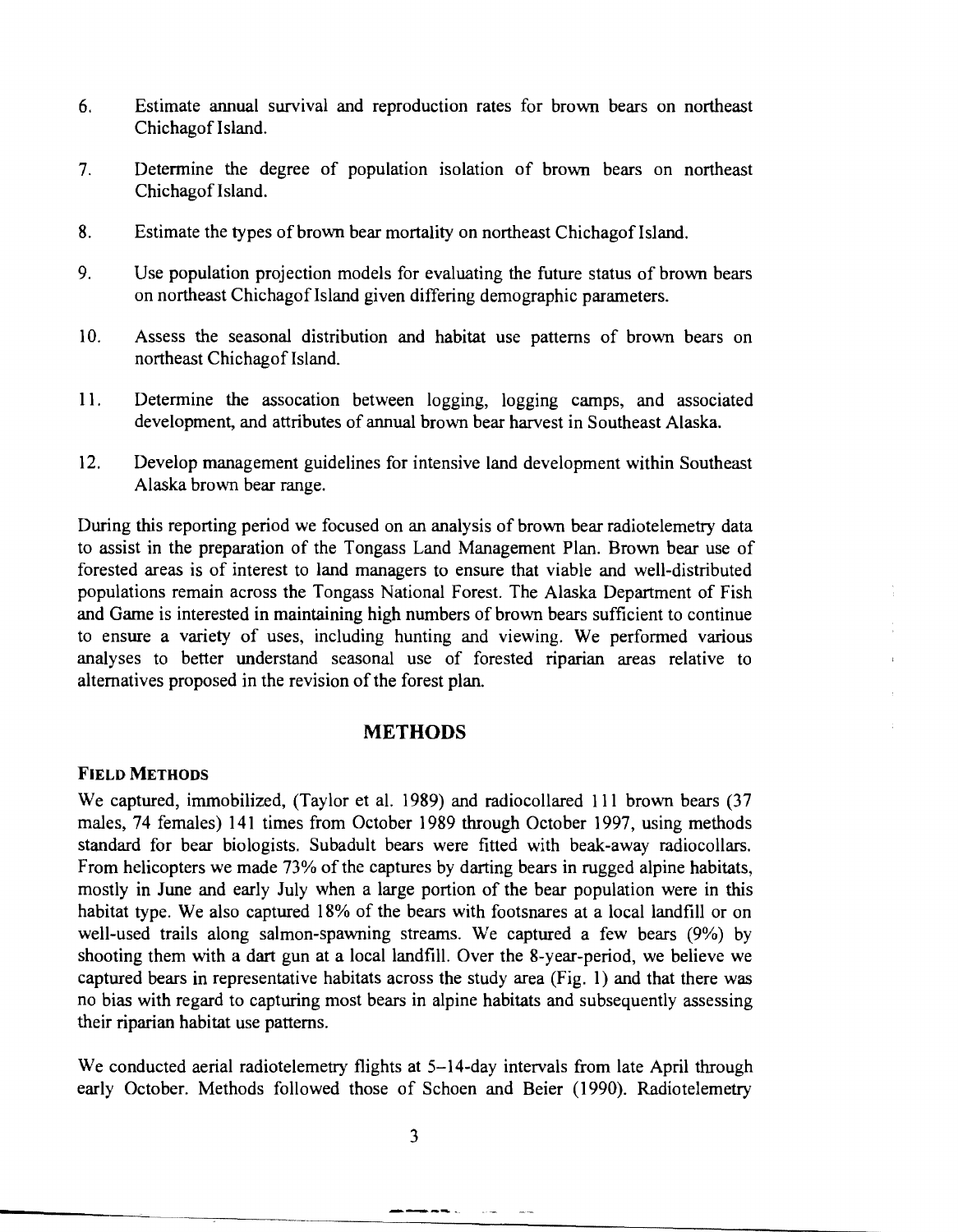relocation points were plotted on 1:63360 topographic maps, and the points were then transferred to ortho-photo quads using an Arc View data entry system. Based on accuracy assessment trials from a nearby study area with similar terrain, Schoen and Kirchhoff (1983) estimated that their locations were within 24 m of the actual location. We believe that our cumulative errors are greater than this, but we did not incorporate error into our analyses.

#### GEOGRAPHIC INFORMATION SYSTEM AND SPATIAL ANALYSIS

We acquired Tongass National Forest Geographic Information System (GIS) data layers for our spatial analysis. Important attributes included bear relocation data and spatially referenced information about streams and riparian buffer as programmed for the final TLMP (USDA Forest Service 1997). We acquired GIS maps of all of the anadromous fish streams from the study area and manually corrected the maps to reflect our best knowledge of the extent of spawning pink or chum salmon. The riparian standards and guideline buffers for TLMP (Table 1) are based on a complicated combination of stream channel types, stream class type, and soil characteristics. The riparian standards and guidelines are applied during the planning of an on-the-ground management activity (e.g., timber harvest) and our GIS data represent the best approximation of that riparian, no-cut buffer. These riparian buffers vary from  $100$  to  $>500$  ft from a stream. The Tongass plan also has a standard and guideline requiring the establishment of 500-ft no-cut buffers along streams where there are important brown bear foraging sites. We used GIS to evaluate the number of brown bear relocations in various buffers. We captured 9 brown bears at the Hoonah landfill, a local concentration area for large male bears. 8 male and 1 female bear were eliminated from some of our analyses because these bears had different foraging patterns than other bears we studied.

We used English measurement units to describe buffers, consistent with Forest Service uses in planning and management.

#### RESULTS

We acquired 2069 relocations from 111 brown bears over 8 years, and our relocations were distributed across most watersheds in the study area. Results were skewed toward females (79% of relocations) because our ability to both recapture and maintain collars on females was greater and also because our study area probably has a population skewed toward females. We had 21 females and 1 male for which we had >30 relocations. Most of our aerial telemetry data were acquired from April through October (April 6%, May 10%, June 14%, July 13%, August 30%, September 16%, and October 10%).

#### RIPARIAN HABITAT USE

We had 2 types of data to demonstrate brown bear use of riparian habitats. We visually estimated 23 habitat types per relocation and also acquired riparian habitat information using GIS and Forest Service riparian buffers. Based on the visual assessment of habitat type, 15.5% of the relocations were in riparian habitats across all seasons, and 62.9% (202 of 321) were during the month of August. Our results follow the seasonal patterns in

4

that the main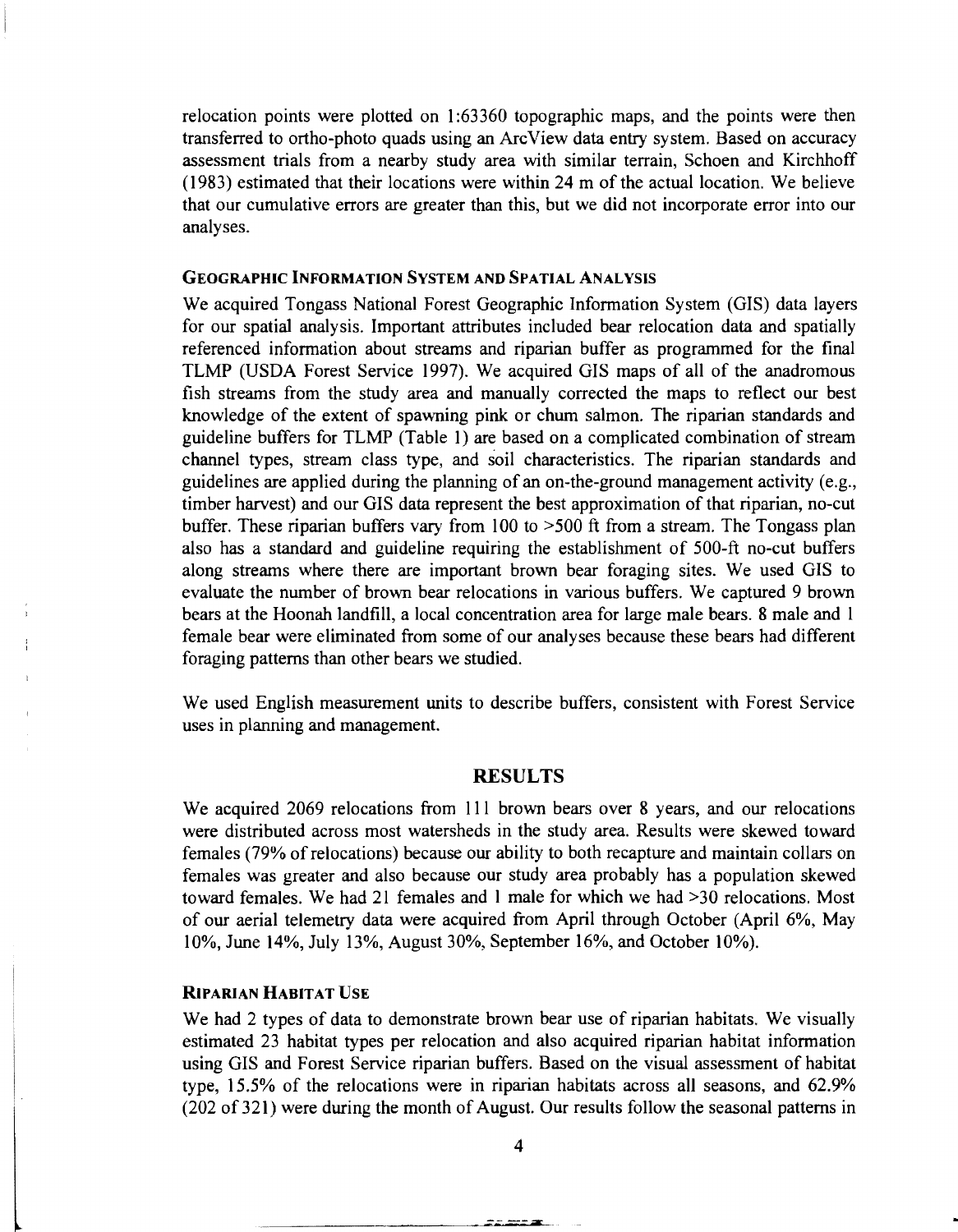habitat use by Southeast Alaska brown bears described by Schoen and Beier (1990). The combination of riparian and old-growth forest habitat types accounted for 59% (373 of 629) of August relocations. In the month of May, only 2% ( 4 of 199) of the relocations were in riparian habitats. Thirty-six of 38 relocations were in streams during July, August, and September. In addition to the seasonal high use of old-growth forests and riparian areas, our radiocollared brown bears used avalanche chutes extensively. Bear use of avalanche chutes was most frequent during September when 44% (145 of 331) of all relocations were in this habitat type. By mid-September most brown bears were no longer associated with salmon streams, and they had moved up in elevation to feed on ripening currants *(Ribes bracteosum),* salmonberries *(Rubus spectabilis)* and other vegetation.

## USE OF RIPARIAN AREAS AND SALMON STREAM BUFFERS

The northeast portion of Chichagof Island contains >25 salmon-spawning streams (Fig 1.), and all areas were buffered in the GIS for these analyses, including non-Forest Service lands. We assumed that bear relocations that were within a buffer afforded some level of protection to bear habitat and that these buffers were "important" for the conservation of bears. The greatest number of relocations in riparian buffers occurred in August when the highest proportion of bears were near salmon streams (Fig 2.). The riparian standard and guideline buffers are usually narrower than the prescription of a 500-ft brown bear buffer along all streams that have spawning salmon; consequently, they had fewer bear relocations in them. Of August brown bear relocations, 24% (excluding Hoonah-landfill bears from the analysis) were in the riparian standard and guideline buffer and 39% were in the 500-ft brown bear buffer. The theoretical 1 000-ft buffer had 46% of all August relocations in it.

We also examined the proportion of relocations within the 500-ft brown bear buffer from 15 July through 15 September for bears with >10 relocations (Fig 3.). Of the 42 bears that met this criteria, 3 were never within this buffer, indicating that a few brown bears make little or no use of salmon (Schoen and Beier 1990, Hilderbrand et al. 1996, K. Titus and L. Beier unpubl. data). Twenty-four percent (10 of 42) had  $=$  50% of their relocations within this buffer, and 3 bears were in the buffer  $>75\%$  of the time.

#### DISCUSSION

#### BEAR USE OF ADMINISTRATIVE BUFFERS

Studies in open habitats have thoroughly documented brown bear high use of riparian areas during late summer in association with spawning salmon (e.g., Gard 1971). However, in forested areas radiotelemetry has been useful to document the high use of forested areas adjacent to salmon spawning streams. The riparian standard and guideline buffers and a blanket buffer of 500 feet on all salmon-spawning streams provided different levels of protection to brown bears during late summer when most bears were in lowland old-growth and riparian habitats (Fig. 2). Our analysis indicated that the 500-ft buffer had 15% more relocations than the riparian standard and guideline buffer during the peak period of the salmon run from 15 July through 15 September.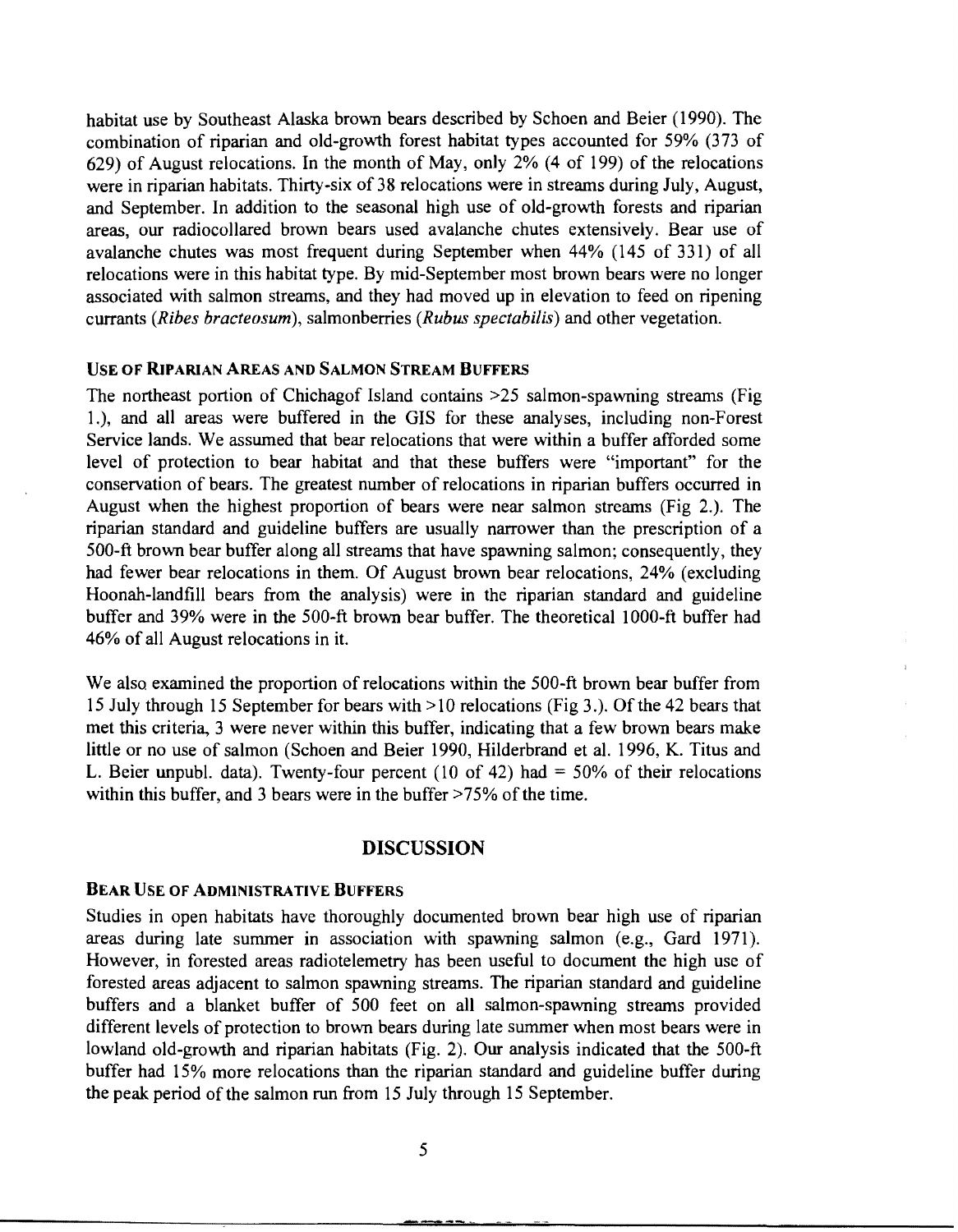This protection is based on a few assumptions. First, we assumed there was no error in our radiotelemetry data and that the buffers were correctly mapped. The 500-ft buffers were mapped based on the authors' first-hand knowledge of the study area and modification of the Forest Service's GIS class I anadromous fish streams to include only those portions of the stream where salmon actually spawned. Errors were probably small for this application, but they would increase when applied on the Tongass away from our research study area. The riparian standard and guideline buffer was more problematic to apply in terms of its representation to reality. The Forest Service, along with other agency experts, crafted a complicated riparian standard and guideline that will have some error when translated from the GIS map to its application in the field. Because this riparian standard and guideline is new and complicated, it remains to be determined what the exact size of the buffer will be for all of the streams in a watershed. Second, we assumed that the buffers could actually be allocated on the ground. In reality, some streams on the study area either have no streamside buffers or the buffers are much smaller than the analyses we performed here. As a result, the level of streamside protection afforded by the new TLMP can only provide these buffers from 1998 forward.

There was an assumption that the high use of riparian habitats is associated with a cause/effect relationship between maintaining viable and well-distributed brown bear populations and protecting forested riparian habitats. The brown bear risk assessment panel adopted this assumption (Swanston et al. 1996; TLMLP administrative record 1997), and fisheries biologists consider riparian habitats critical to maintain long-term health of salmon stocks (e.g., AFHA 1995). Evidence also exists that brown bear high densities are closely associated with coastal areas and access to spawning salmon (Miller et al. 1997).

#### RISK AsSESSMENT PANELS

The Forest Service used a modified "Delphi" approach with species or ecosystem experts to estimate the level of risk to specific wildlife resources and socioeconomic conditions when implementing the various management alternatives in the draft TLMP (Swanston et al. 1996). In addition to expert panels for the brown bear, there were panels for the northern goshawk *(Accipiter gentilis),* marten *(Martes americana),* wolves *(Canis lupus ligoni),* Sitka black-tailed deer *(Odocoileus hemionus sitkensis)* and "other" mammals. A fish and riparian panel was also held to integrate a variety of aspects associated with protection of riparian habitats. Each of these panels was conducted independent from one another and had the aid of a local species or topic expert. We were the species experts for the brown bear and provided an in-depth review of our brown bear studies on Admiralty and Chichagof islands. A key finding of the brown bear risk assessment panel was that "an undisturbed buffer (no harvest, no roads) along salmon-bearing streams where bears concentrate and feed helps to maintain brown bear habitat. Such buffers provide some isolation of bear-feeding sites from humans and other bears." The panel identified 500 feet (152 m) along each side of salmon bearing-streams as an appropriate buffer width (Swanston et al. 1996). The brown bear risk assessment panel was concerned about the long-term health of salmon habitat, because they felt that salmon habitat was important for brown bear populations. The presence of roads and access was also important to the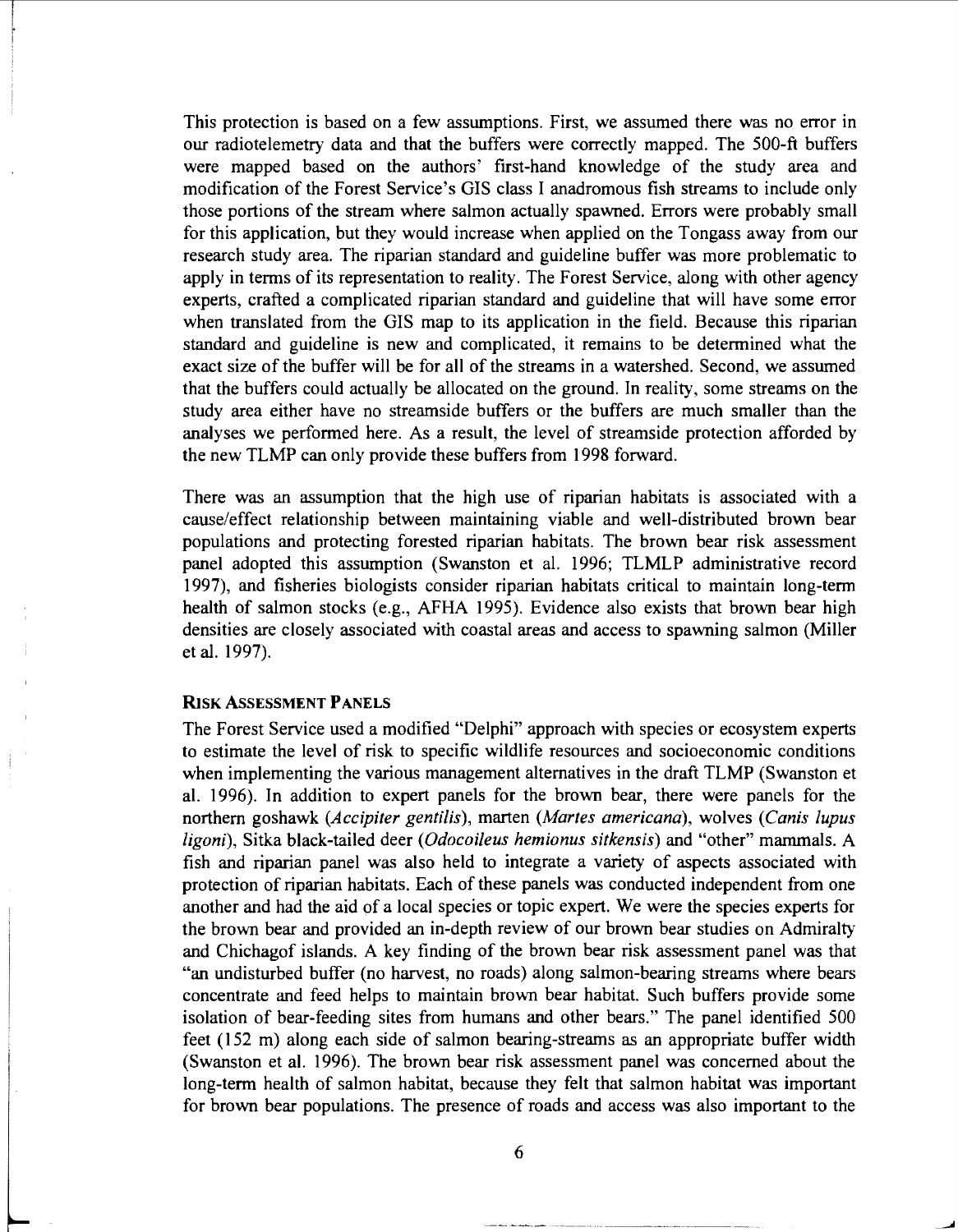panel because of 1) increased sediment delivery to salmon streams, decreasing stream productivity and 2) increased human access to bear habitat, increasing bear mortality rates.

The assessment panel evaluated risks to 'brown bears based on a threshold of maintaining viable and well-distributed habitats for brown bear populations across the Tongass. Other agencies such as the state of Alaska have a mandate to manage for sustainable and usable populations, a level much higher than *minimum viable.* It has been argued that the minimum viable criteria may be inappropriate as a management strategy and that other approaches should be taken (Conner 1988, Grumbine 1990).

#### USE OF INFORMATION

There was an evolution in the application of scientific information about brown bear use of riparian areas by those deciding how it would be used in the Tongass plan. Verbiage changes between the draft and final forest plan indicate how the risk assessment panel and their review helped shape the final decision in the forest plan. The Revised Supplemental Draft Environmental Impact Statement for the Tongass in 1995 was produced before the brown bear risk assessment panels were convened. In that draft the bear habitat management section had no specific distances suggested for protection of riparian buffers at brown bear foraging sites. The draft stated "maintain a buffer of productive old-growth forest on both sides of important and traditional brown bear foraging habitats to provide cover during feeding, among bears and between bears and humans. These are generally Class I anadromous fish streams ...." As mentioned above, the brown bear risk assessment panel clearly provided a distance recommendation, and a review of the record from the panel assessment indicated that a measurable distance was very important to the panelists. Iverson and Rene (1997) reviewed the conceptual approaches for maintaining viable and well-distributed wildlife populations across the Tongass as part of the planning process and to meet the obligations of the National Forest Management Act. They indicated that a key parameter for brown bears based on their viability synthesis was the maintenance of "300-ft buffers on low-gradient class I streams to provide visual barrier and foraging habitat." This information was initially compiled in 1995. Although initially intended to meet just once, the brown bear risk assessment panel met twice, once in January 1996 and again in March 1997. The brown bear panel was reconvened to assess the likelihood that the Final Environmental Impact Statement preferred alternative would provide sufficient habitat to support a viable and welldistributed brown bear population across their historic range, spanning the Tongass. The 1997 panel revisited the issue of riparian management, and they "reiterated their concern for a minimum 500-ft no harvest/no road buffer around brown bear feeding areas. This concern was based largely on available telemetry data. One panel member strongly recommended a 1 000-ft no harvest/no road buffer around brown bear feeding areas until completion of further telemetry data collection and analysis." (USDA Forest Service 1997; planning record). Concern was expressed by some of the brown bear experts that the Forest Service was changing the burden of proof and weakening the suggestions of the panel. The final Tongass plan Record of Decision was published in July of 1997 and stated: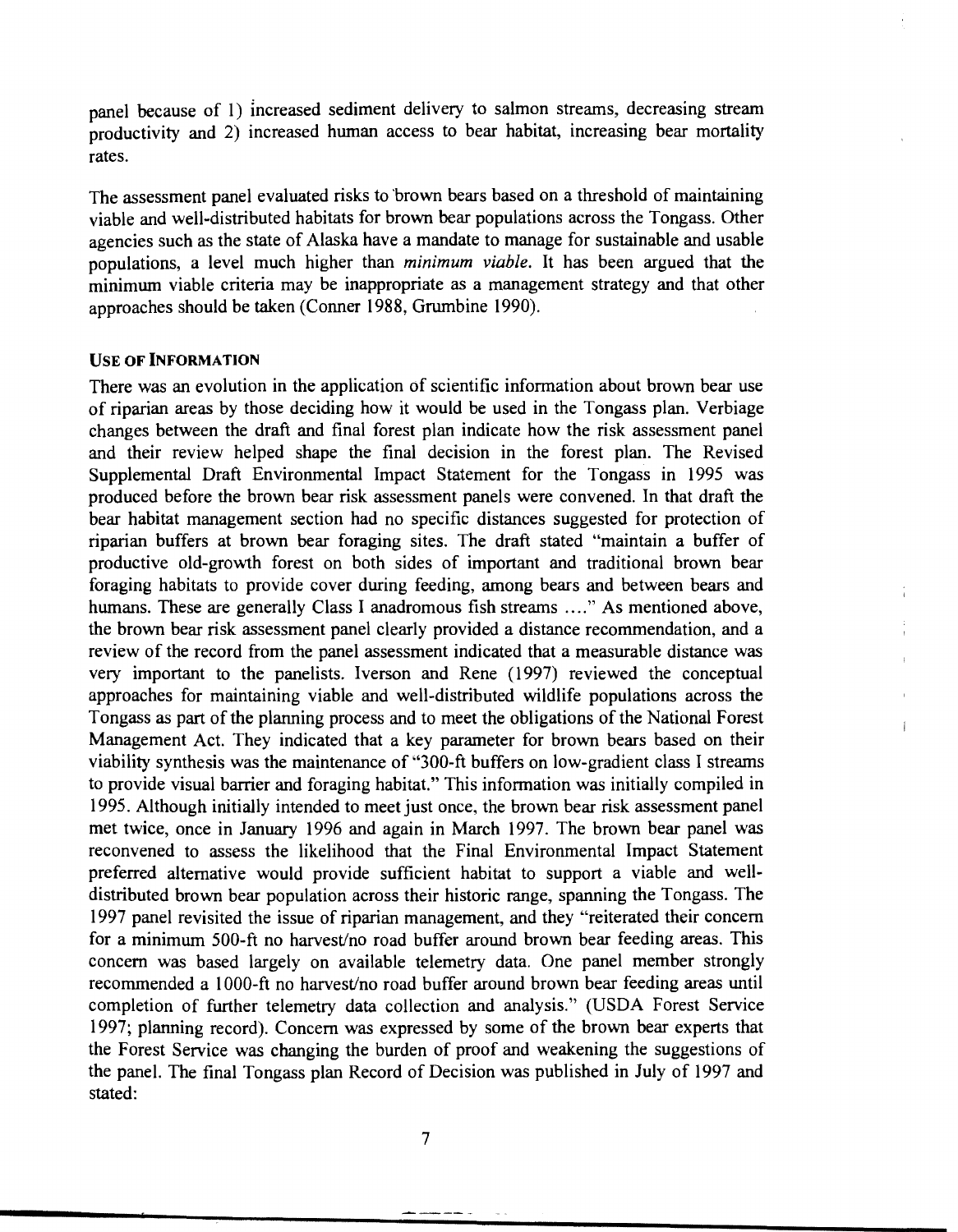"During project planning, evaluate the need for additional protection of important brown bear foraging sites (e.g., waterfalls used as fishing sites) in addition to the buffers already provided by the Riparian and Beach  $\&$ Estuary Fringe Forestwide standards & Guidelines, and the Old-growth Habitat and other natural setting Land Use Designations. Establish forested buffers, where available, of approximately 500 feet from the stream sites where, based upon the evaluation, additional protective measures are needed to provide cover among bears while feeding, or between brown bears and humans. This may be especially important on Class I anadromous fish streams within the Moderate Gradient/Mixed Control and Flood Plain process groups where a large amount of bear feeding activity on salmon occurs. Consider the combination of bear foraging behavior, stream channel types, and adjacent landform to help identify probable important feeding sites. Consult the Alaska Department of Fish and Game in identifying and managing important brown bear foraging sites."

We determined brown bear use of the 500-ft buffer by assuming that it would be applied completely across the study area and that the complete lengths of all salmon spawning streams were important for brown bears. This is our interpretation of the brown bear standard and guideline in the final Tongass forest plan. We anticipate that others may have different interpretations of how completely this standard and guideline should be applied. As indicated from our results (Fig. 2), the risk to brown bears will increase should this buffer be applied only in a few areas. Because of brown bear high density on our study area, and across all of Baranof and Chichagof islands available for timber harvest, we believe that nearly all of the salmon-spawning streams are important for brown bears.

#### **ACKNOWLEDGMENTS**

The Alaska Department of Fish and Game and the Federal Aid in Wildlife Restoration Program primarily funded this study. The Alaska Region of the US Forest Service provided financial assistance from 1989-1993, and their support was instrumental in initiating this study. We appreciate the support from the Hoonah Ranger District during the early years of this study. J. Schoen and D. Anderson provided useful advice during the study's initial phases. G. Fisher of the US Forest Service provided valuable assistance with GIS programming; his ability to provide the various data layers made our results possible. G. Pendleton and R. Flynn provided assistance and guidance with data analysis. We appreciate the assistance of other ADF&G staff with fieldwork. L. Bennett and other fixed-wing pilots provided safe flying. Finally, we acknowledge the long-term, skilled assistance of helicopter pilot B. Englebrecht for his evening capture trips and for bringing us home safely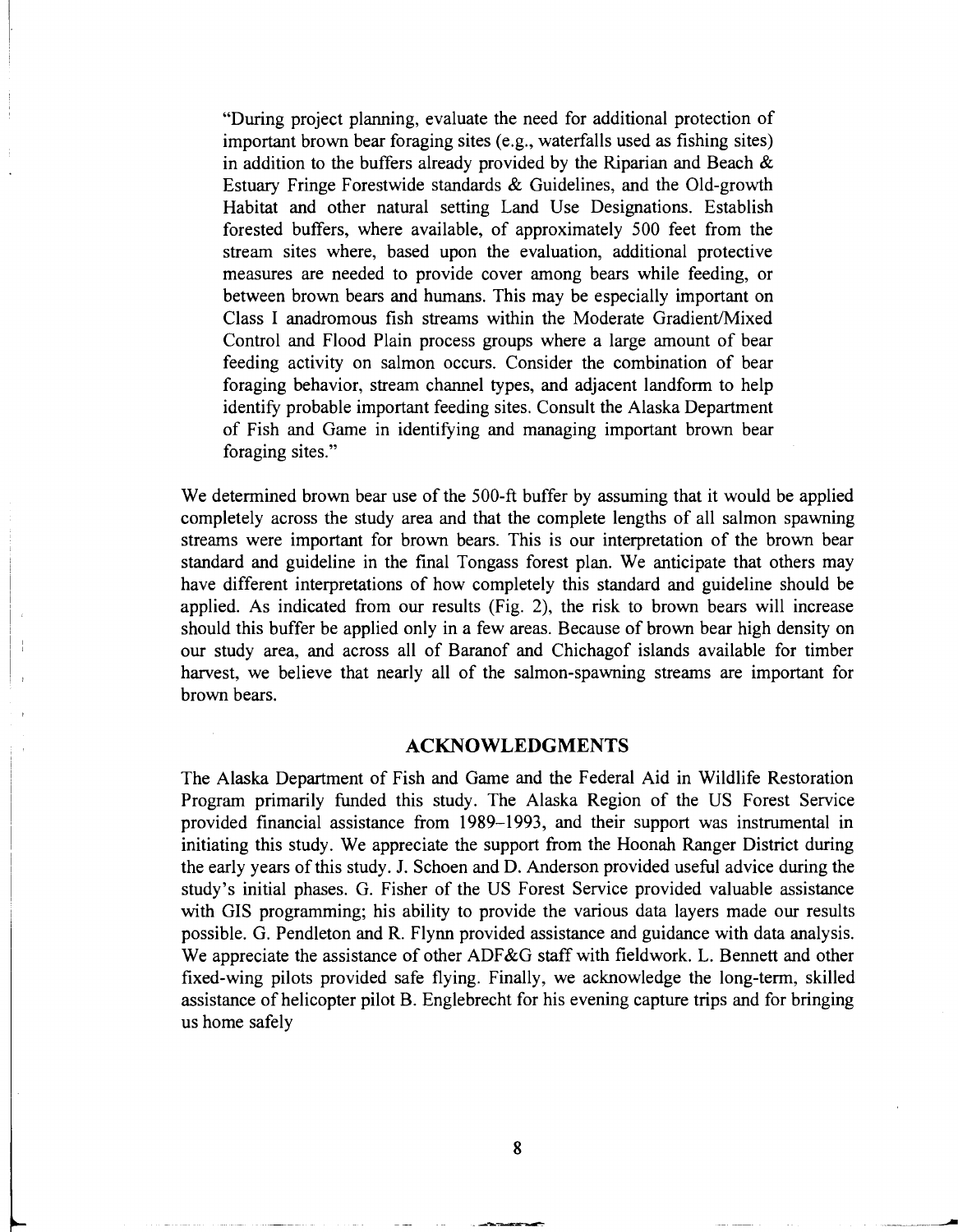#### LITERATURE CITED

- ANADROMOUS FISH HABITAT ASSESSMENT TEAM [AFHA]. 1995. Report to Congress: anadromous fish habitat assessment. RIO-MB-279. Juneau, AK. US Department of Agriculture, Forest Service, Pacific Northwest Research Station; Alaska Region.
- Barnes, V. G., Jr. The influence of salmon availability on movements and range of brown bears on southwest Kodiak Island. International Conference on Bear Research and Management. 8:305-311.
- CHRISTENSEN, N. L. (Chair), et al. 1996. The report of the Ecological Society of America committee on the scientific basis for ecosystem management. Ecological Applications 6:665-691.
- CONNER, R. N. 1988. Wildlife populations, minimally viable or ecologically functional? Wildlife Society Bulletin 16:80-84.
- EVEREST, F. H., D. N. Swanston, C. G. Shaw III, W. P. Smith, K. R. Julin, and S. D. Allen. 1997. Evaluation of the use of scientific information in developing the 1997 forest plan for the Tongass National Forest. General Technical Report PNW-GTR-415. Portland, OR: US Department of Agriculture, Forest Service, Pacific Northwest Research Station. 69p.
- GARD, R. 1971. brown bear predation on sockeye salmon at Karluk Lake, Alaska. Journal of Wildlife Management 35:193-204.
- GRUMBINE,R. E. 1990. Viable populations, reserve size, and federal lands management: a critique. Conservation Biology 4:127-134.
- HAMILTON, A. N. and F. L. BUNNELL. 1987. Foraging strategies or coastal grizzly bears in the Kimsquit River valley, British Columbia. International Conference on Bear Research and Management 7:187-197.
- HILDERBRAND, G. V., S. D. FARLEY, C. T. ROBBINS, T. A. HANLEY, K. TITUS and C. SERVHEEN. 1996. Use of stable isotopes to determine diets of living and extinct bears. Canadian Journal of Zoology 74:2080-2088.
- IVERSON, G. C., and B. RENE. 1997. Conceptual approaches for maintaining welldistributed, viable wildlife populations: A resource assessment. Pages 1-23 *inK.* R. Julin, compiler. Assessments of wildlife viability, old-growth timber volume estimates, forested wetlands, and slope stability. General Technical Report. PNW-GTR-392. Portland, Oregon. US Department of Agriculture, Forest Service, Pacific Northwest Research Station. 58.
- McLELLAN, B. N. 1990. Relationships between human industrial activity and grizzly bears. International Conference on Bear Research and Management 8:57-64.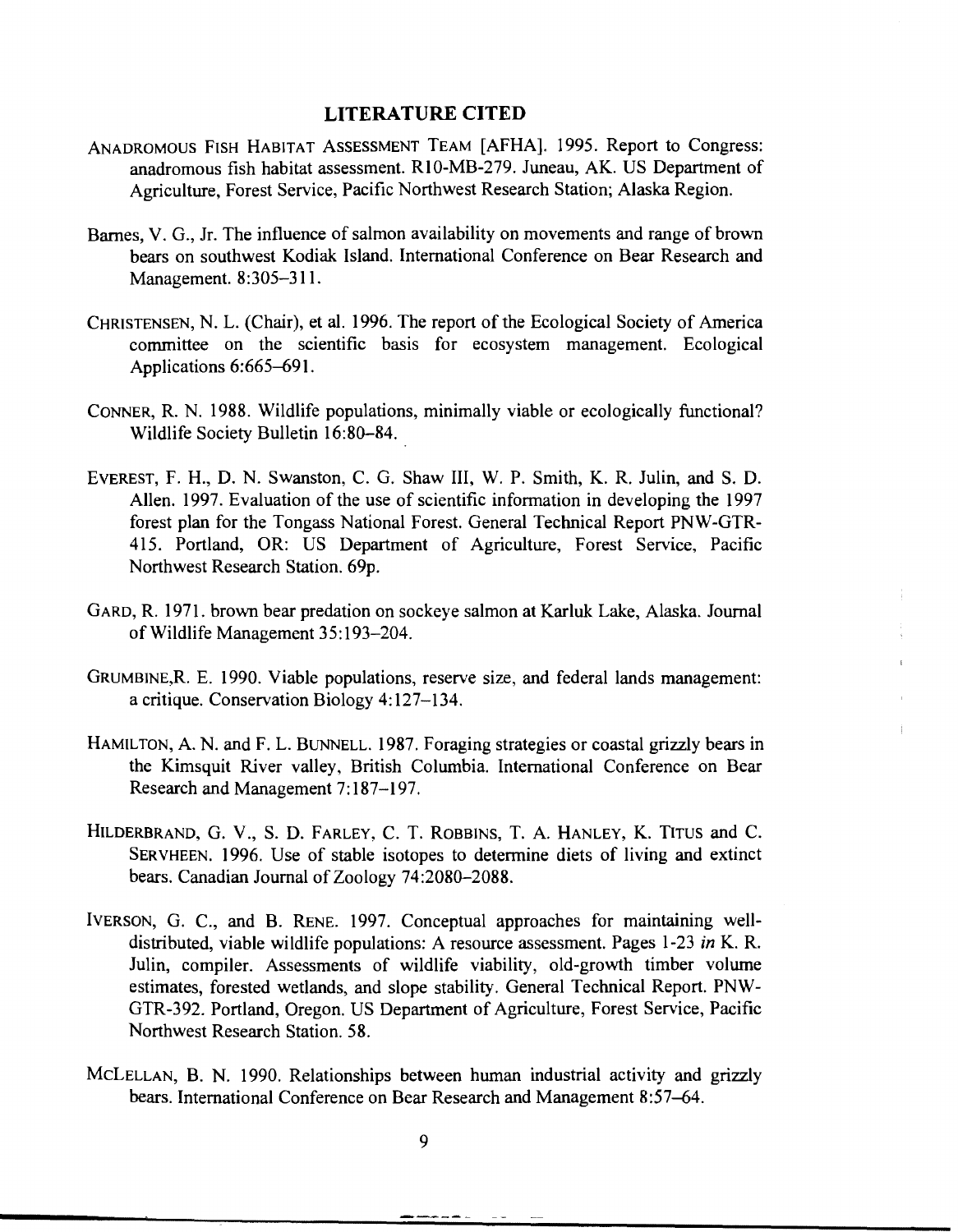- McCOLLUM, D. W., S. M. MILLER, P. JANIK and K. TITUS. 1996. Implications of economic infonnation for natural resource managers: an Alaskan case study. Pages 257-266 *in* Transactions of the 6lst North American Wildlife and Natural Resources Conference.
- MILLER, S.D., G. C. WHITE, R. A. SELLERS, H. V. REYNOLDS, J. W. SCHOEN, K. TITUS, V. G. BARNES, Jr. R. B. SMITH, R. R. NELSON, W. B. BALLARD and C. C. SCHWARTZ. 1997. Brown and black bear density estimation in Alaska using radiotelemetry and replicated mark-resight techniques. Wildlife Monographs  $133:1-$ 55.
- SCHOEN, J. W., and M. D. KIRCHHOFF. 1983. Seasonal distribution and habitat use by Sitka black-tailed deer in southeastern Alaska. Alaska Department of Fish and Game. Federal Aid in Wildlife Restoration. Progress Report. Project W~22~1. Juneau, AK.
- $-$ . and L. R. BEIER. 1990. Brown bear habitat preferences and brown bear logging and mining relationships in Southeast Alaska. Research Final Report. Federal Aid in Wildlife Restoration. Alaska Department of Fish and Game. Juneau, AK.
- ---, R. W. FLYNN, L. H. SURING, K. TITUS and L. R. BEIER. 1994. Habitat~capability model for brown bear in southeast Alaska. International Conference on Bear Research and Management. 9:327-337.
- SWANSTON, D. N., C. G. SHAW III, W. P. SMITH, K. R. JULIN, G. A. CELLIER, and F. H. EVEREST. 1996. Scientific infonnation and the Tongass Land Management Plan: Key findings from the scientific literature, species assessments, resource analyses, workshops, and risk assessment panels. General Technical Report PNW-GTR~386. Portland, OR: US Department of Agriculture, Forest Service, Pacific Northwest Research Station.
- TAYLOR, W. P., Jr., H. V. REYNOLDS III, and W. B. BALLARD. 1989. Immobilization of grizzly bears with tiletamine hydrochloride and zolazepam hydrochloride. Journal of Wildlife Management 53:978-981.
- THOMAS, J. W. 1996. Forest Service perspective on ecosystem management. Ecological Applications 6:703-705.
- TITUS, K., J. N. TRENT, L. D. AUMILLER, J. H. WESTLUND and M. SIGMAN. 1994. Managing brown bears as both game and nongame: past experience and future prospects. Pages 353–362 in Transactions of the 59<sup>th</sup> North American Wildlife and Natural Resources Conference.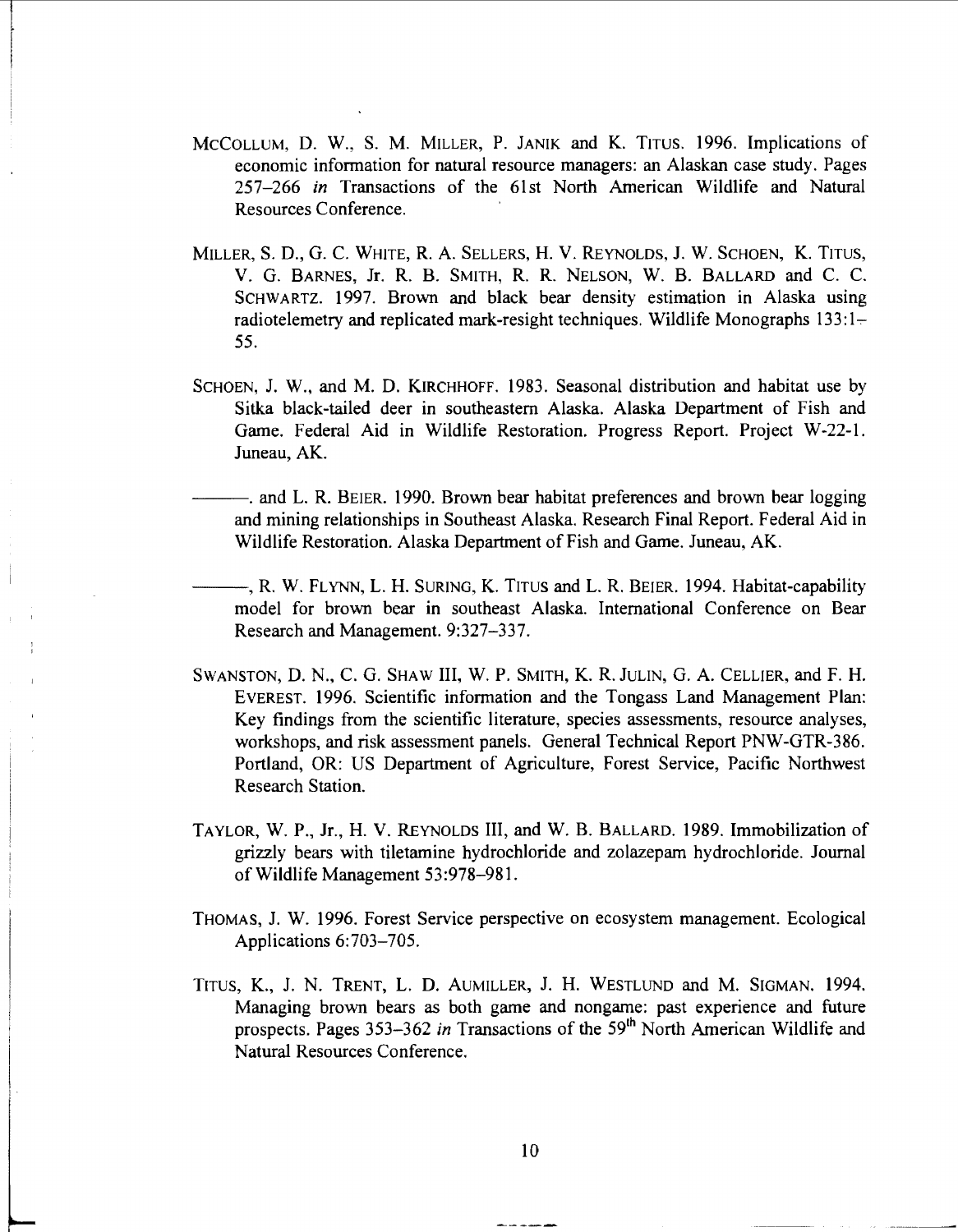- TITUS, K., and L. R. BEIER. 1993. Population and habitat ecology of brown bears on Admiralty and Chichagof islands. Federal Aid in Wildlife Restoration Research Progress Report. Alaska Department of Fish and Game. Study 4.22 Project W-24-1. Juneau, AK.
- USDA FOREST SERVICE. 1997. Land and resource management plan Tongass National Forest. Alaska Region. Rl0-MB-338pp. Juneau, AK.
- WILLSON, M. F, and K. C. HALUPKA. 1995. Anadromous fish as keystone species in vertebrate communities. Conservation Biology 9:489-497.

**APPROVED BY:** 

SUBMITTED BY:

Kimberly Titus Regional Supervisor

Wayne Regelin, Director Division of Wildlife Conservation

Steven R. Peterson, Senior Staff Biologist Division of Wildlife Conservation

LaVern R. Beier<br>Fish and Wildlife Tech V

SUBMITTED BY:

Kimberly Titus Regional Supervisor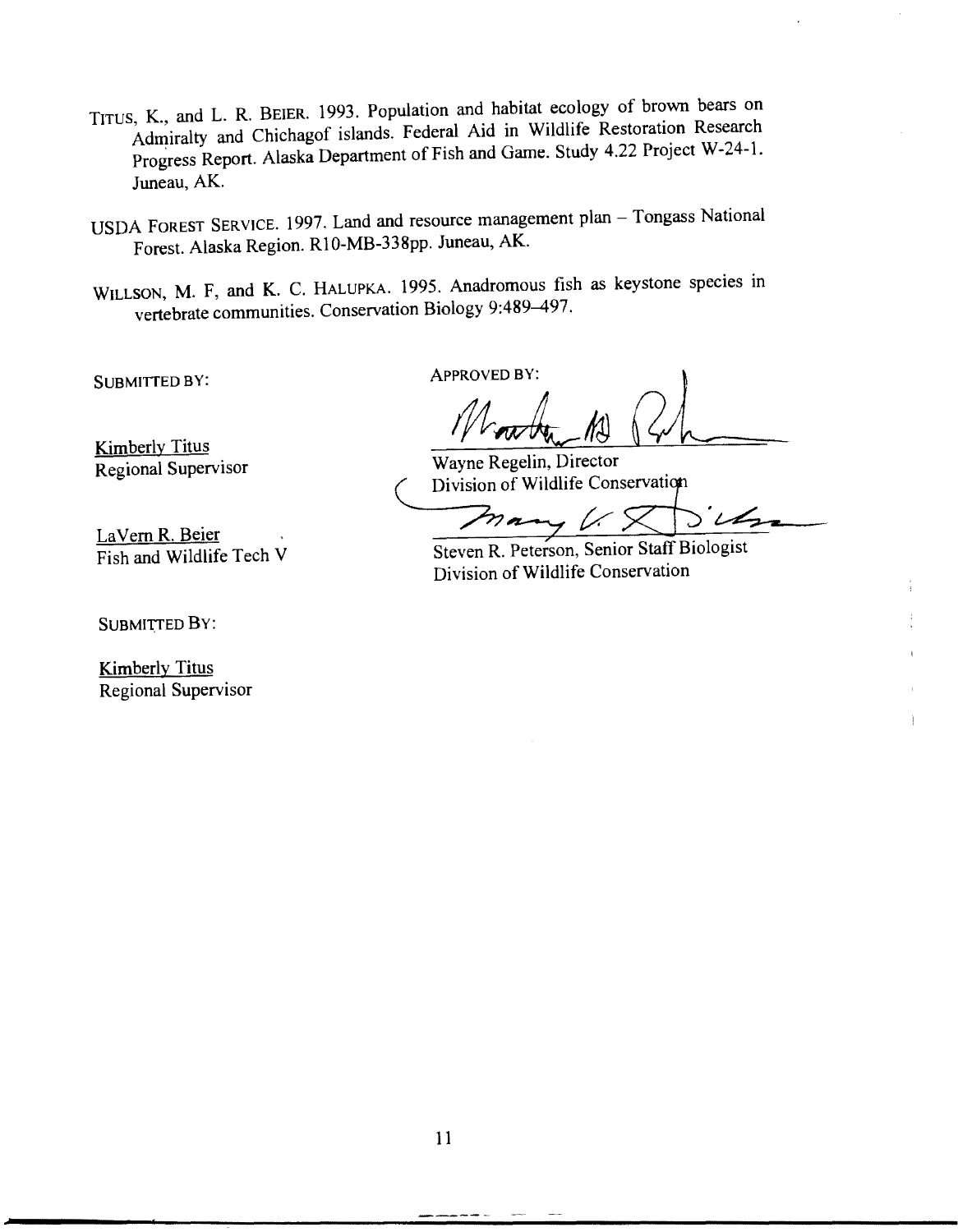

 $F_{1g}$  1. Brown bear capture locations (triangles) and anadromous fish (salmon spawning) streams on the northeast portion of Chichagoff Island, Alaska. Some triangles represent > 1 capture location.

- N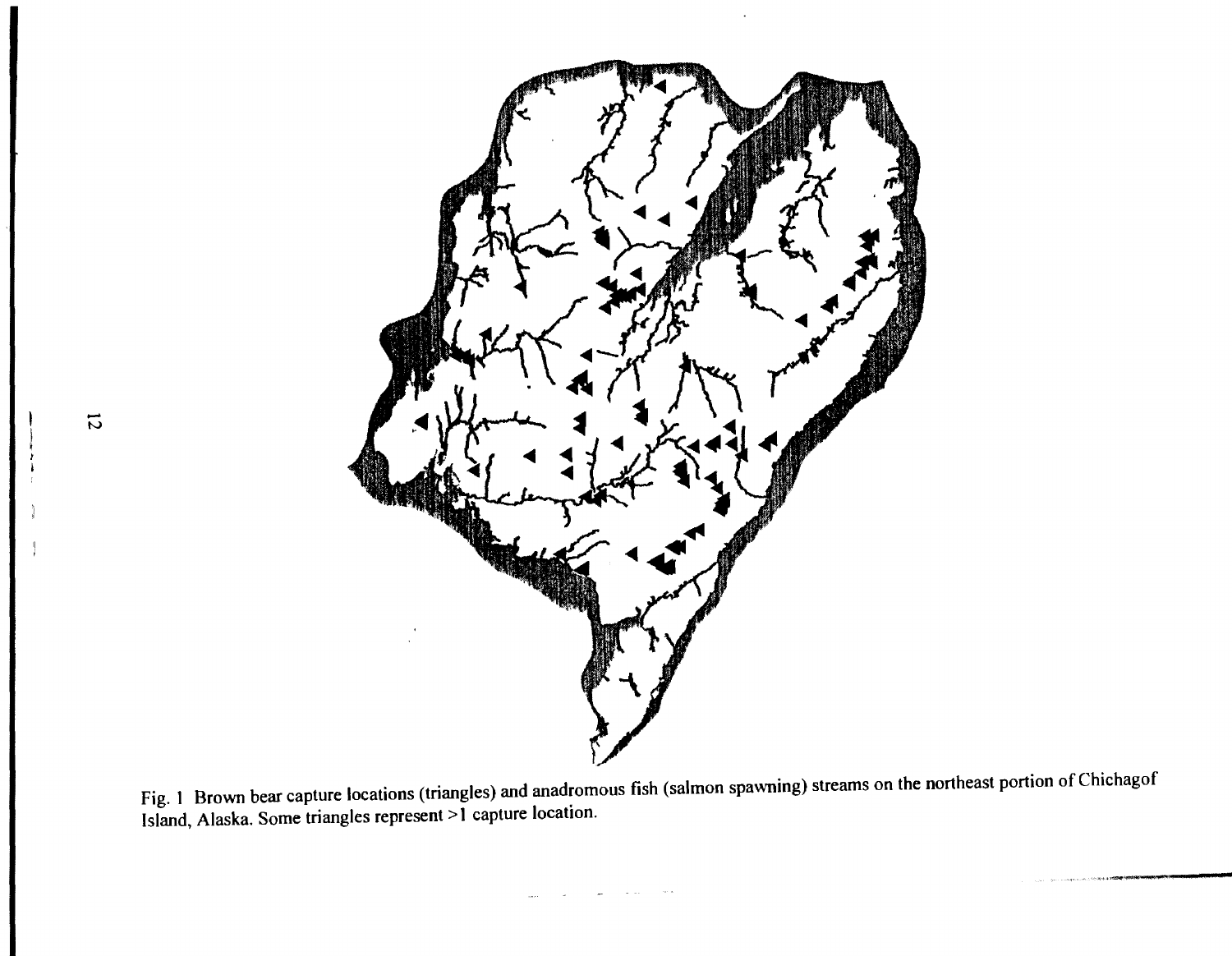

Fig. 2 Percent of pooled brown bear radiotelemetry relocations ( $n = 102$  bears; 1935 relocations) in 3 types of stream buffers on the Tongass National Forest, Alaska, based on a geographic information system analysis. The riparian standard and guideline buffer and the 500-ft brown bear feeding area buffers are part of the 1997 Tongass Land and Resource Management Plan. The 1000-ft buffer is hypothetical. Brown bears captured or using the Hoonah landfill were eliminated from this analysis.

 $\Xi$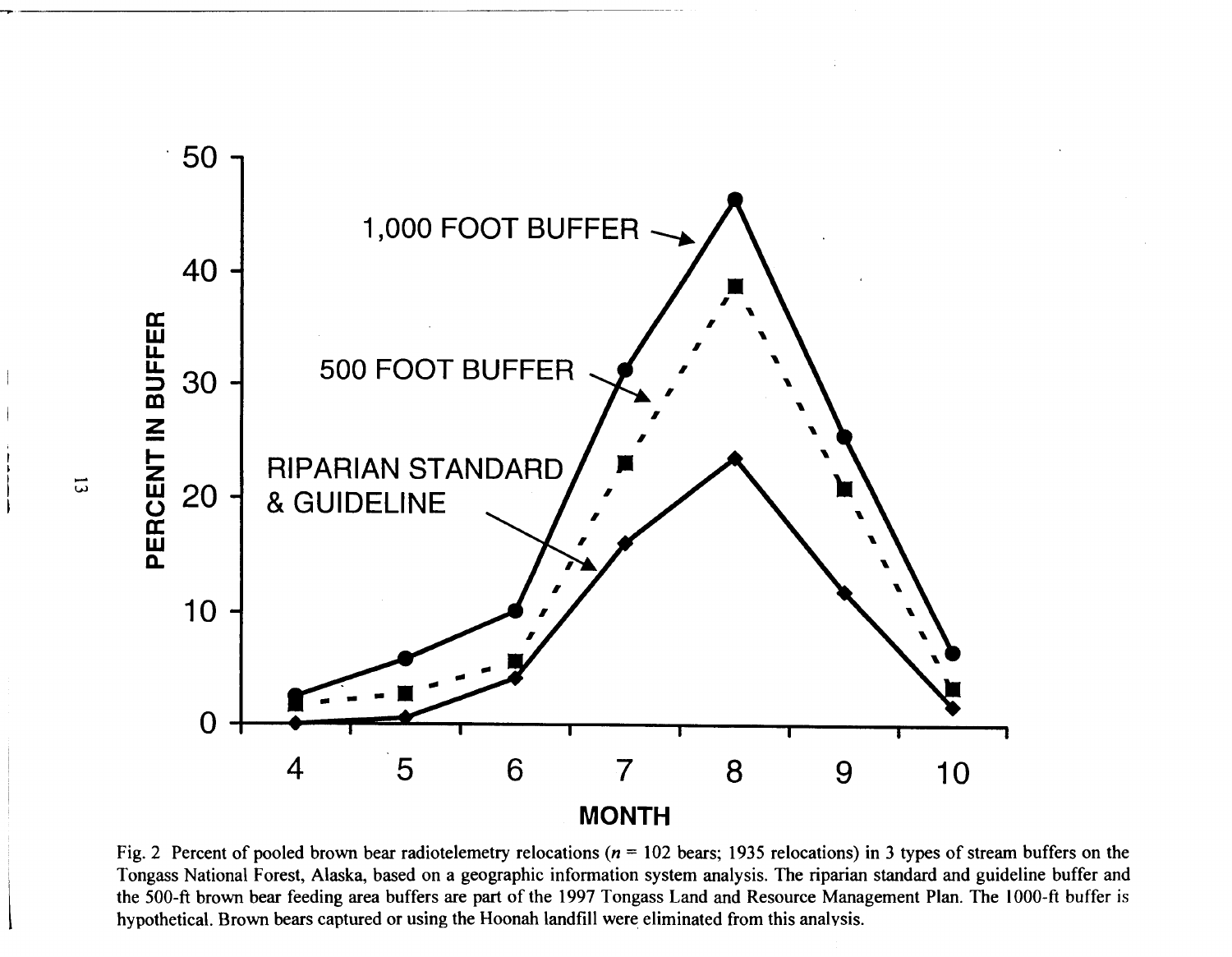

Fig. 3 Proportion of individual brown bear radiotelemetry relocations ( $n = 42$  bears; 735 relocations) within 500 feet of salmon spawning streams from 15 July-15 September, Chichagof Island, Alaska. Only individuals with >10 relocations during this period are shown. Brown bears captured or using the Hoonah landfill were eliminated from this analysis.

 $\mathbf{14}$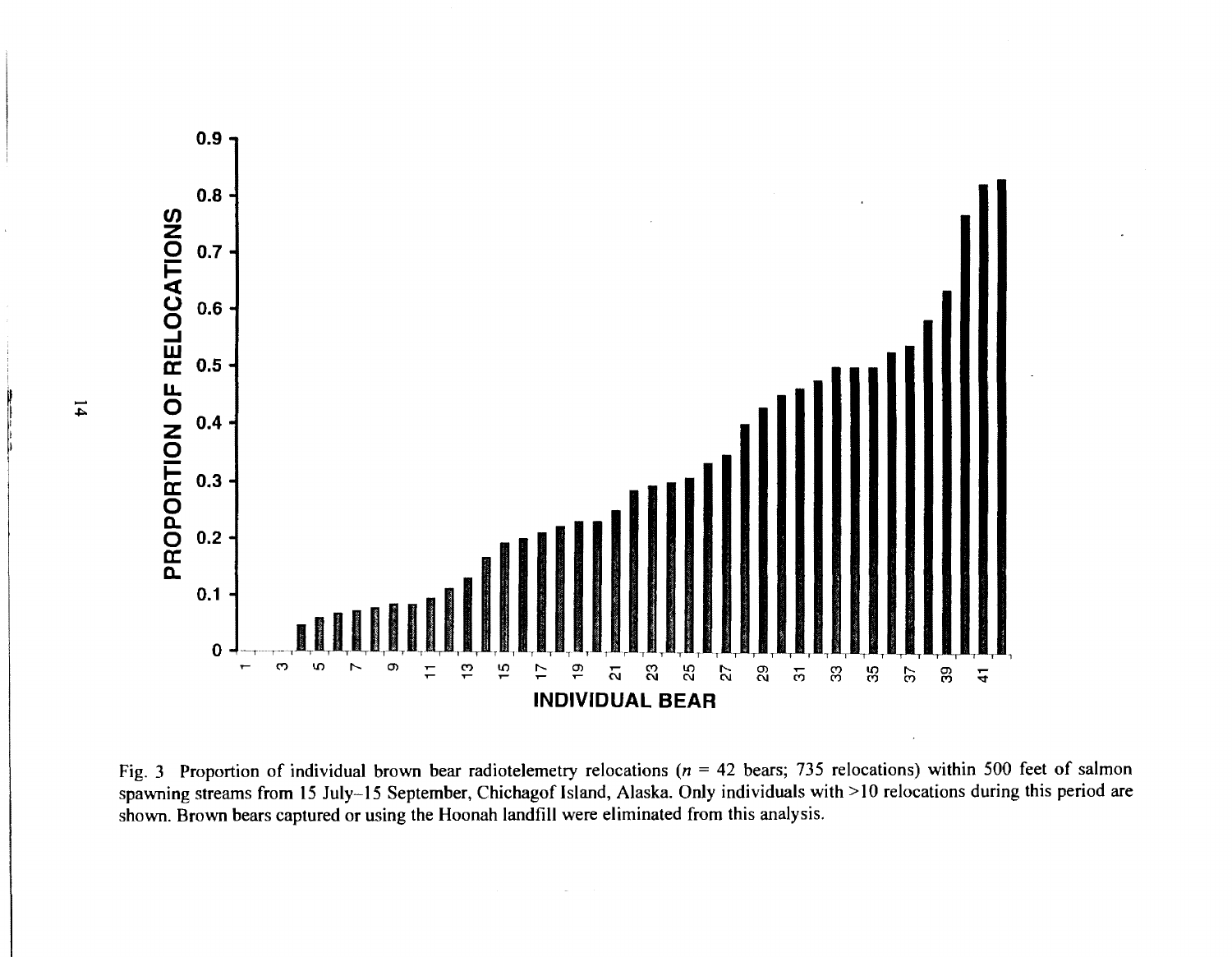|                      | Management Guideline                | Description                                                                                                                                                                                                                                                                                                                       | % relocations within<br>buffer during August                  | % relocations within<br>buffer during July,<br><b>August and September</b> |
|----------------------|-------------------------------------|-----------------------------------------------------------------------------------------------------------------------------------------------------------------------------------------------------------------------------------------------------------------------------------------------------------------------------------|---------------------------------------------------------------|----------------------------------------------------------------------------|
|                      | <b>Tongass Timber Reform</b><br>Act | 100 feet on each side of Class $I$ - anadromous fish<br>streams                                                                                                                                                                                                                                                                   | Not Calculated; buffer<br>too small given<br>telemetry errors | Not Calculated; buffer<br>too small given telemetry<br>errors              |
|                      | Riparian Standards &<br>Guidelines  | Uses different sizes of buffers dependent on stream<br>channel type (e.g., alluvial fan, floodplain, high<br>gradient contained), stream class type (e.g., class II -<br>anadramous fish streams, Class $IV$ – intermittent and<br>small perennial channels), and soil type characteristics.<br>Varies from $\leq 100 - 600$ feet | 23.5                                                          | 18.7                                                                       |
| $\tilde{\mathbf{c}}$ | Brown bear Buffer                   | "evaluate the need for additional protection of<br>brown bear foraging sites in addition to the buffers<br>already provided by Riparian and Beach & Estuary<br>Fringe Forest-wide standards and guidelines<br>"Establish forested buffers, where available, of<br>approximately 500 feet from the stream"                         | 38.9                                                          | 30.5                                                                       |
|                      | 1,000 Buffer                        | Not part of forest plan                                                                                                                                                                                                                                                                                                           | 46.4                                                          | 38.6                                                                       |
|                      |                                     |                                                                                                                                                                                                                                                                                                                                   |                                                               |                                                                            |

Table I. Riparian management prescriptions used determine the size of no-cut streamside buffers on the Tongass National Forest, Alaska and the proportion of brown bear radiotelemetry relocations in each buffer.